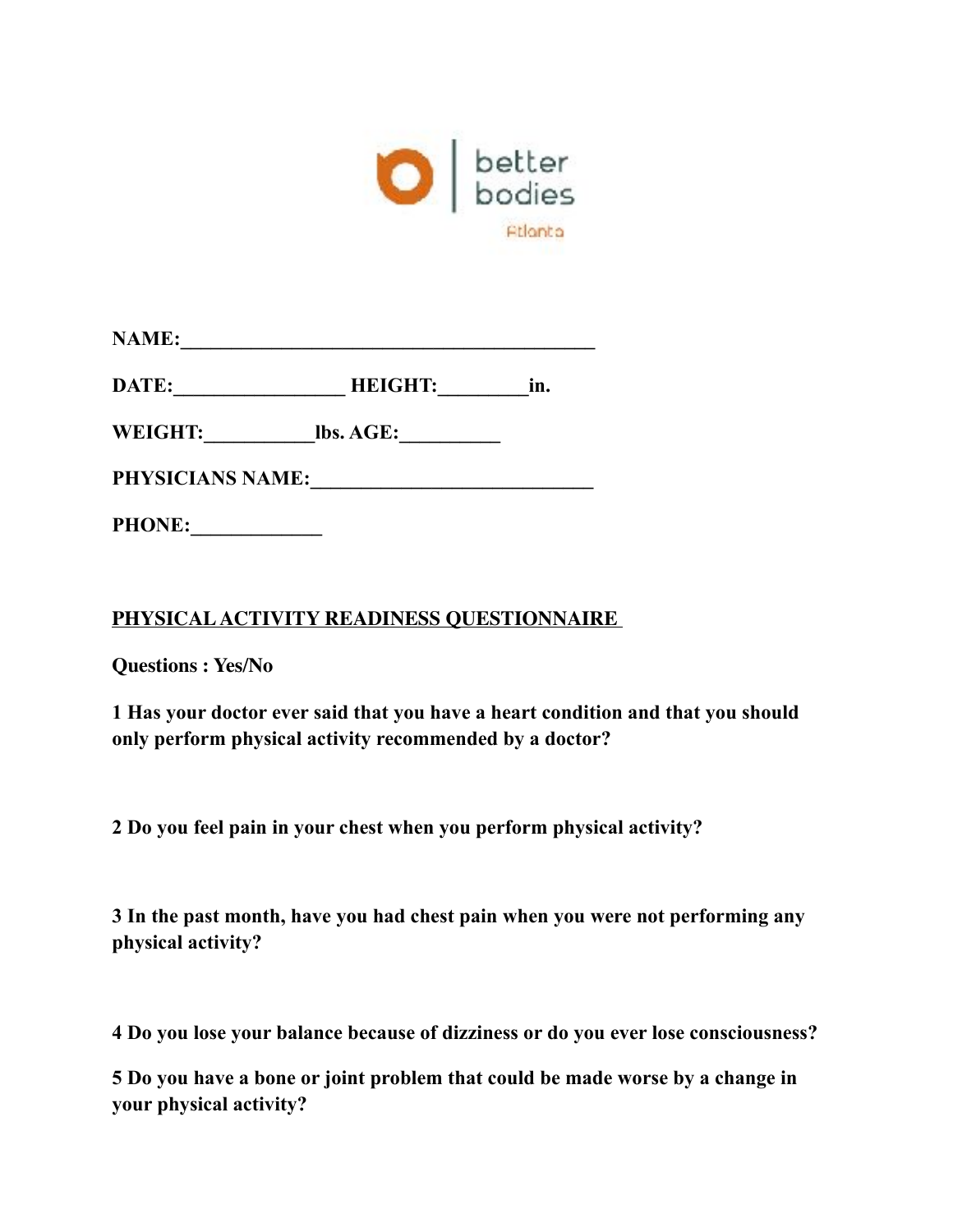

**6 Is your doctor currently prescribing any medication for your blood pressure or for a heart condition?**

**7 Do you know of any other reason why you should not engage in physical activity?** 

**If you have answered "Yes" to one or more of the above questions, consult your physician before engaging in physical activity. Tell your physician which questions you answered "Yes" to. After a medical evaluation, seek advice from your physician on what type of activity is suitable for your current condition.**

## **GENERAL & MEDICAL QUESTIONNAIRE**

**Occupational Questions:** 

 **1 What is your current occupation?** 

**2 Does your occupation require extended periods of sitting?** 

**3 Does your occupation require extended periods of repetitive movements? (If yes, please explain.)**

**4 Does your occupation require you to wear shoes with a heel (dress shoes)?**

**5 Does your occupation cause you anxiety (mental stress)?**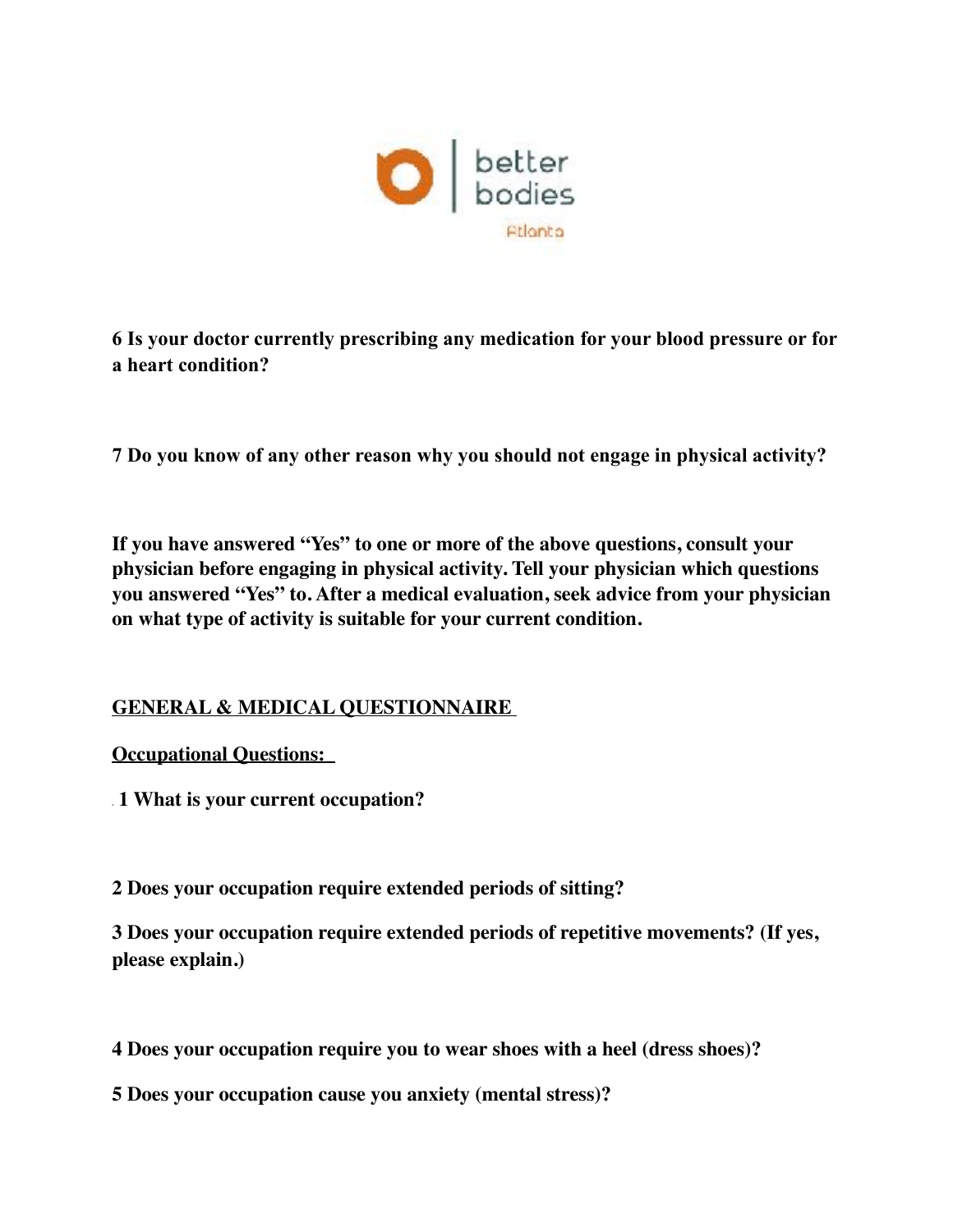

**Recreational Questions : Yes/No** 

 **6 Do you partake in any recreational activities (golf, tennis, skiing, etc.)? (If yes, please explain.)**

**7 Do you have any hobbies (reading, gardening, working on cars, exploring the Internet, etc.)? (If yes, please explain.)**

**Medical Questions : yes/no**

**8 Have you ever had any pain or injuries (ankle, knee, hip, back, shoulder, etc.)? (If yes, please explain.)**

**9 Have you ever had any surgeries? (If yes, please explain.)**

**10 Has a medical doctor ever diagnosed you with a chronic disease, such as coronary heart disease, coronary artery disease, hypertension (high blood pressure), high cholesterol or diabetes? (If yes, please explain.)**

**11 Are you currently taking any medication? (If yes, please list.)**